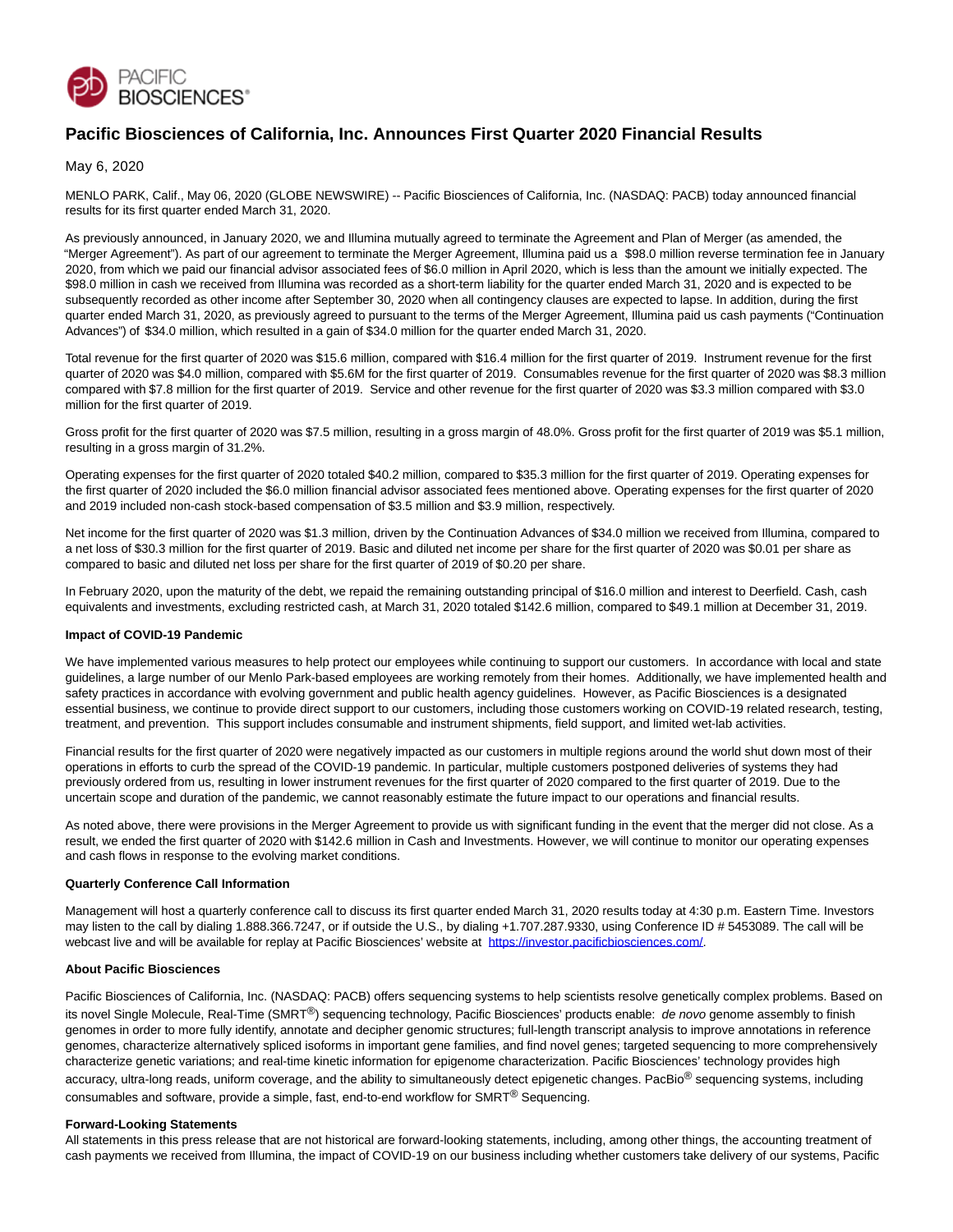Biosciences' potential development and commercialization of products, future uses, quality or performance of, or benefits of using, products or technologies, and other future events. You should not place undue reliance on forward-looking statements because they involve known and unknown risks, uncertainties, changes in circumstances and other factors that are, in some cases, beyond Pacific Biosciences' control and could cause actual results to differ materially from the information expressed or implied by forward-looking statements made in this press release. Factors that could materially affect actual results can be found in Pacific Biosciences' most recent filings with the Securities and Exchange Commission, including Pacific Biosciences' most recent reports on Forms 8-K, 10-K and 10-Q, and include those listed under the caption "Risk Factors." Pacific Biosciences undertakes no obligation to revise or update information in this press release to reflect events or circumstances in the future, even if new information becomes available.

The condensed consolidated financial statements that follow should be read in conjunction with the notes set forth in the Pacific Biosciences' Quarterly Report on Form 10-Q when filed with the Securities and Exchange Commission.

**Contact:** Trevin Rard 650.521.8450 [ir@pacificbiosciences.com](https://www.globenewswire.com/Tracker?data=taNy10acl1oEGCnVNq82yeVJ8JDwIejZmlFXb9rHaDW8xdEMUcRDEnu7UilWpH9T9wyX_7uhZrDIBQQbSxZ_-FloWSRt4CUUp6C4F9DNk_4=)

#### **Pacific Biosciences of California, Inc. Unaudited Condensed Consolidated Statement of Operations**

(amounts in thousands, except per share amounts)

|                                                                                     |    | Three Months Ended March 31,<br>2020 |    | 2019      |  |
|-------------------------------------------------------------------------------------|----|--------------------------------------|----|-----------|--|
| Revenue:                                                                            |    |                                      |    |           |  |
| Product revenue                                                                     | \$ | 12,293                               | \$ | 13,457    |  |
| Service and other revenue                                                           |    | 3,305                                |    | 2,968     |  |
| Total revenue                                                                       |    | 15,598                               |    | 16,425    |  |
| Cost of Revenue:                                                                    |    |                                      |    |           |  |
| Cost of product revenue                                                             |    | 5,421                                |    | 8,618     |  |
| Cost of service and other revenue                                                   |    | 2,689                                |    | 2,690     |  |
| Total cost of revenue                                                               |    | 8,110                                |    | 11,308    |  |
| Gross profit                                                                        |    | 7,488                                |    | 5,117     |  |
| Operating Expense:                                                                  |    |                                      |    |           |  |
| Research and development                                                            |    | 15,250                               |    | 15,485    |  |
| Sales, general and administrative                                                   |    | 24,947                               |    | 19,766    |  |
| Total operating expense                                                             |    | 40,197                               |    | 35,251    |  |
| Operating income (loss)                                                             |    | (32,709)                             |    | (30, 134) |  |
| <b>Gain from Continuation Advances</b>                                              |    | 34,000                               |    |           |  |
| Interest expense                                                                    |    | (267)                                |    | (625)     |  |
| Other expense, net                                                                  |    | 238                                  |    | 435       |  |
| Net income (loss)                                                                   | \$ | 1,262                                | \$ | (30, 324) |  |
| Net income (loss) per share:                                                        |    |                                      |    |           |  |
| <b>Basic</b>                                                                        | \$ | 0.01                                 | \$ | (0.20)    |  |
| <b>Diluted</b>                                                                      | \$ | 0.01                                 | \$ | (0.20)    |  |
| Weighted average shares outstanding used in calculating net income (loss) per share |    |                                      |    |           |  |
| Basic                                                                               |    | 153,453                              |    | 151,274   |  |
| <b>Diluted</b>                                                                      |    | 155,855                              |    | 151,274   |  |

#### **Pacific Biosciences of California, Inc. Unaudited Condensed Consolidated Balance Sheets** (amounts in thousands)

|                      | March 31,<br>2020 | December 31,<br>2019 |  |  |
|----------------------|-------------------|----------------------|--|--|
| <b>Assets</b>        |                   |                      |  |  |
| Cash and investments | 142.591<br>\$     | 49,099               |  |  |
| Accounts receivable  | 7.325             | 15,266               |  |  |